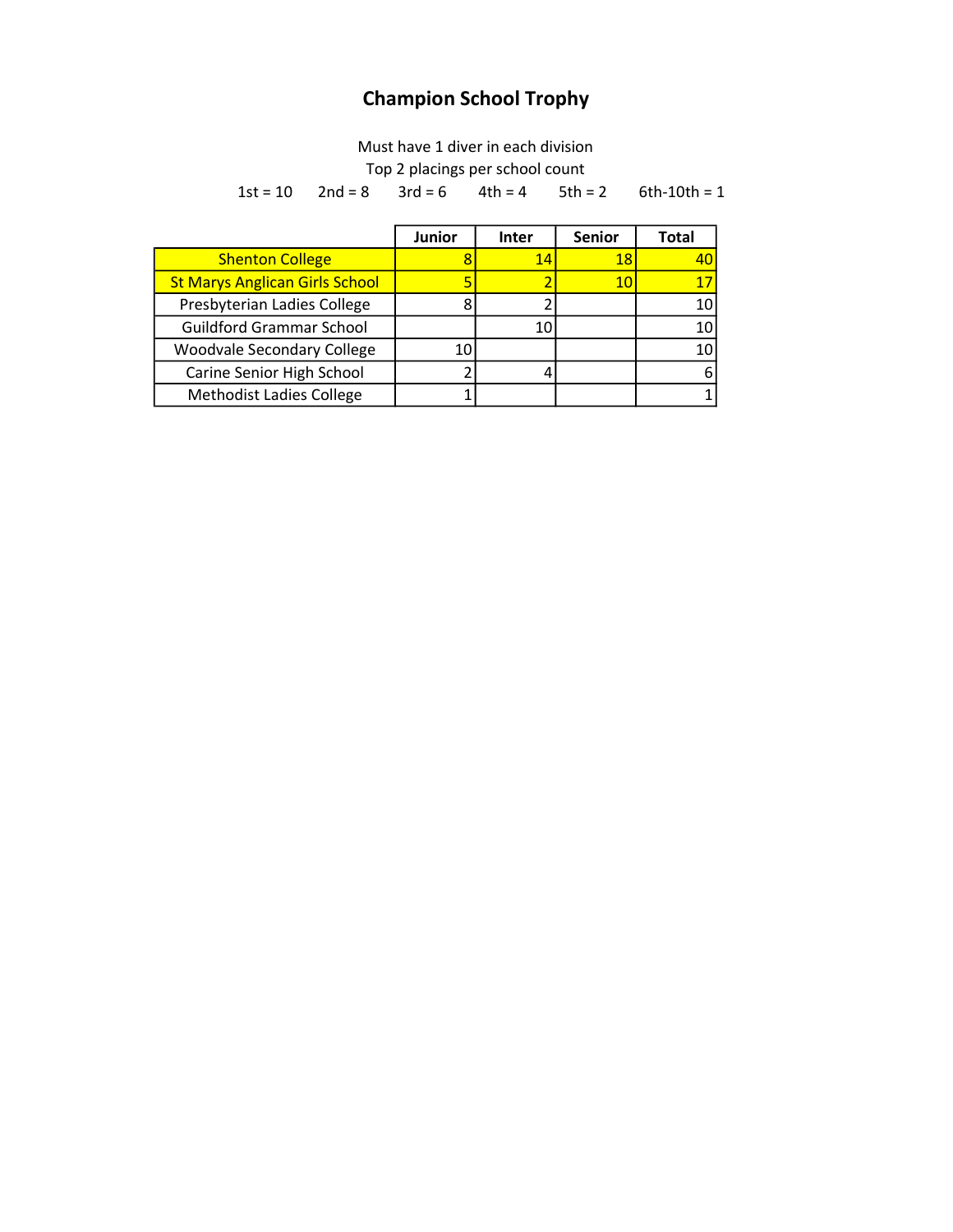# 2019 SSWA Diving Championships

HBF Stadium

Perth WA

## Wednesday, 20 March 2019

## Senior (Year 11 & 12)

| <b>Rank</b>    | <b>Score</b> | Name                                                     | <b>Registration</b> |
|----------------|--------------|----------------------------------------------------------|---------------------|
| 1              | 160.20       | Juhas, Elijah -- Shenton College                         |                     |
| 2              | 128.70       | Gundem, Bora -- Shenton College                          |                     |
| 3              | 113.05       | Spreadborough, Jessica -- St Marys Anglican Girls School |                     |
| $\overline{4}$ | 104.15       | Simmonds, Poppy -- St Marys Anglican Girls School        |                     |
| 5              | 102.80       | Willis, Rosie -- St Marys Anglican Girls School          |                     |
| 6              | 92.80        | Bongiorno, Giovanna -- St Marys Anglican Girls School    |                     |
|                | 76.25        | Prentice, Mikayla -- St Marys Anglican Girls School      |                     |
|                |              |                                                          |                     |

176

DER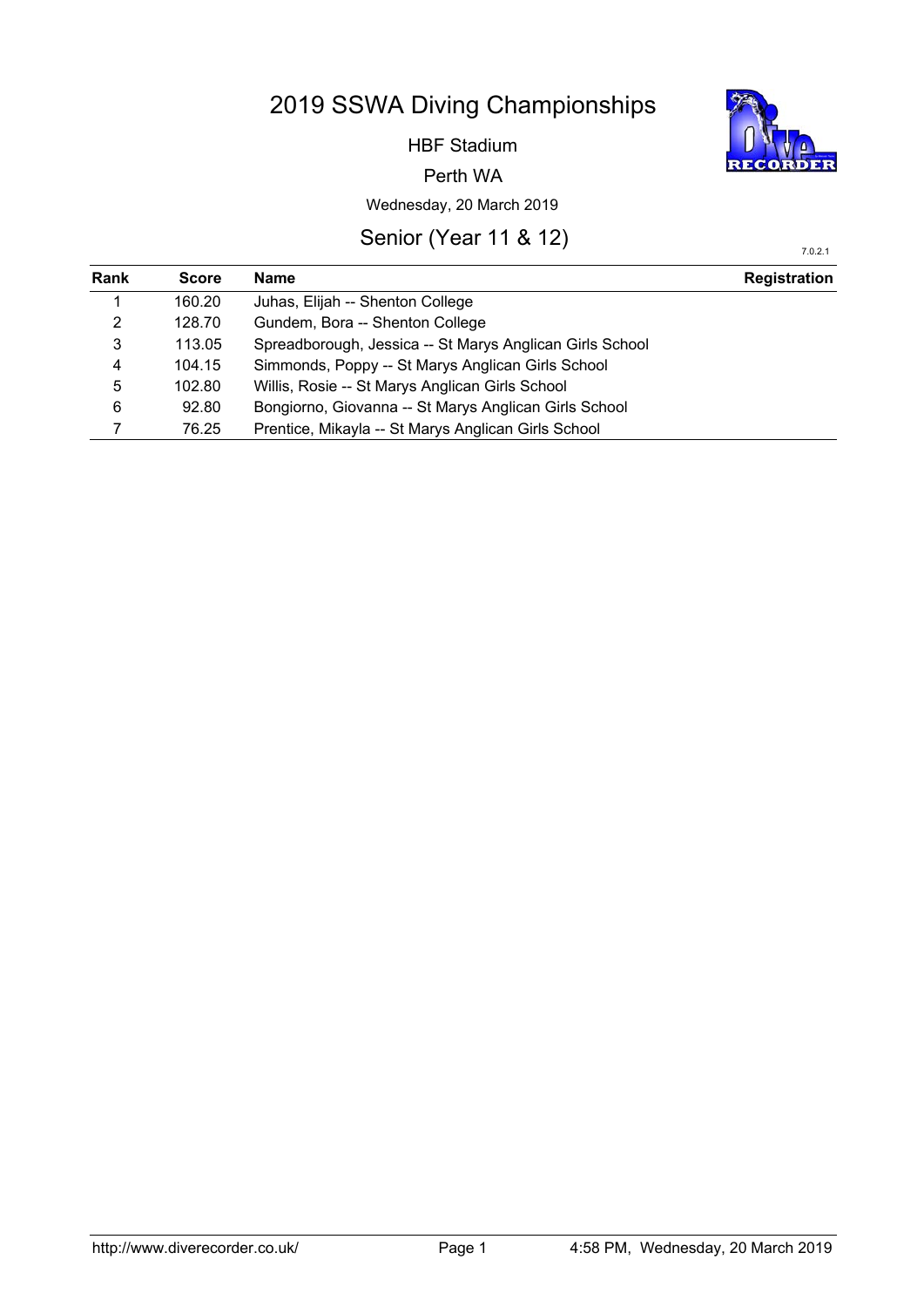# 2019 SSWA Diving Championships

HBF Stadium

#### Perth WA

### Wednesday, 20 March 2019

## Intermediate (Year 9 & 10)

| Rank           | <b>Score</b> | Name                                                 | <b>Registration</b> |
|----------------|--------------|------------------------------------------------------|---------------------|
| 1              | 163.60       | Langtry, Zoe -- Guildford Grammar School             |                     |
| $\overline{2}$ | 130.75       | Brauhart, Harry -- Shenton College                   |                     |
| 3              | 129.90       | McCall, Jorja -- Shenton College                     |                     |
| 4              | 117.20       | Marshall, Sonita -- Carine Senior High School        |                     |
| 5              | 113.15       | Jagger, Zoe -- Presbyterian Ladies College           |                     |
| 6              | 105.15       | Waller, Gabrielle -- St Marys Anglican Girls School  |                     |
| 7              | 97.90        | England, Fleta -- St Marys Anglican Girls School     |                     |
| 8              | 97.30        | Williams, Ashleigh -- St Marys Anglican Girls School |                     |
| 9              | 96.70        | Murphy, Miliana -- St Marys Anglican Girls School    |                     |
| 10             | 94.45        | Lourey, Samantha -- St Marys Anglican Girls School   |                     |
| 11             | 93.70        | Sabavala, Kiera -- St Marys Anglican Girls School    |                     |
| 12             | 92.95        | Ireland, Breanna -- St Marys Anglican Girls School   |                     |
| 13             | 83.00        | Weston, Abbi -- St Marys Anglican Girls School       |                     |
| 14             | 82.50        | Garnett, Ashleigh -- St Marys Anglican Girls School  |                     |
| 15             | 80.60        | Thomson, Finlay -- Shenton College                   |                     |
| 16             | 79.75        | Fitzgerald, Olivia -- St Marys Anglican Girls School |                     |
| 17             | 79.45        | Fyffe, Leo -- Shenton College                        |                     |
| 18             | 79.30        | Goode, Camryn -- St Marys Anglican Girls School      |                     |



7.0.2.1